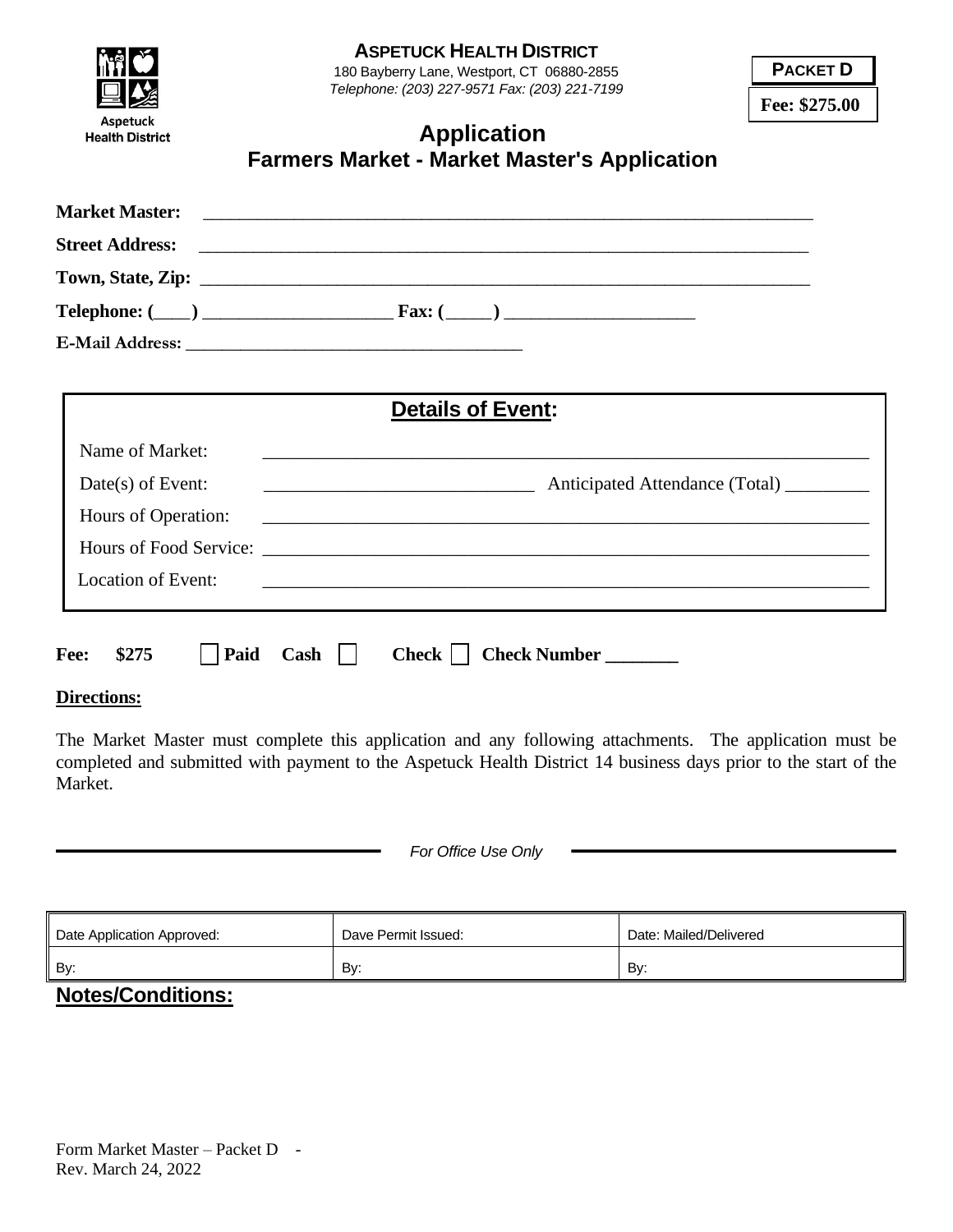## **Please fill in the information below:**

|    | 1. Will hot and cold running water be made available to vendors participating in this Market?                                                                                                                  |
|----|----------------------------------------------------------------------------------------------------------------------------------------------------------------------------------------------------------------|
|    | Yes<br>$\mathbf{L}$<br><b>No</b>                                                                                                                                                                               |
|    | 2. Will hand washing facilities be made available to vendors participating in this Market?                                                                                                                     |
|    | $\vert \ \ \vert$<br>Yes<br>N <sub>o</sub>                                                                                                                                                                     |
|    | If not, describe the number, location and set-up of hand washing stations to be used by food vendors.                                                                                                          |
|    | 3. Describe the availability of toilet facilities.                                                                                                                                                             |
| 4. | Describe the number, location and type(s) of garbage disposal containers at the Market.                                                                                                                        |
|    | 5. Will electricity be available for vendor use at the event?                                                                                                                                                  |
|    | Yes<br>$\perp$<br><b>No</b>                                                                                                                                                                                    |
|    |                                                                                                                                                                                                                |
|    | 6. Please provide any additional information about what you will be doing that should be considered.                                                                                                           |
|    |                                                                                                                                                                                                                |
|    |                                                                                                                                                                                                                |
|    | Statement: I hereby certify that the above information is correct, and I fully understand that any deviation from the above<br>without prior permission from the regulatory office may nullify final approval. |

 $Signature(s)$ 

Signature \_\_\_\_\_\_\_\_\_\_\_\_\_\_\_\_\_\_\_\_\_\_\_\_\_\_\_\_\_\_\_\_\_\_ Date \_\_\_\_\_\_\_\_\_\_\_\_\_\_\_\_\_\_\_\_\_\_\_\_\_